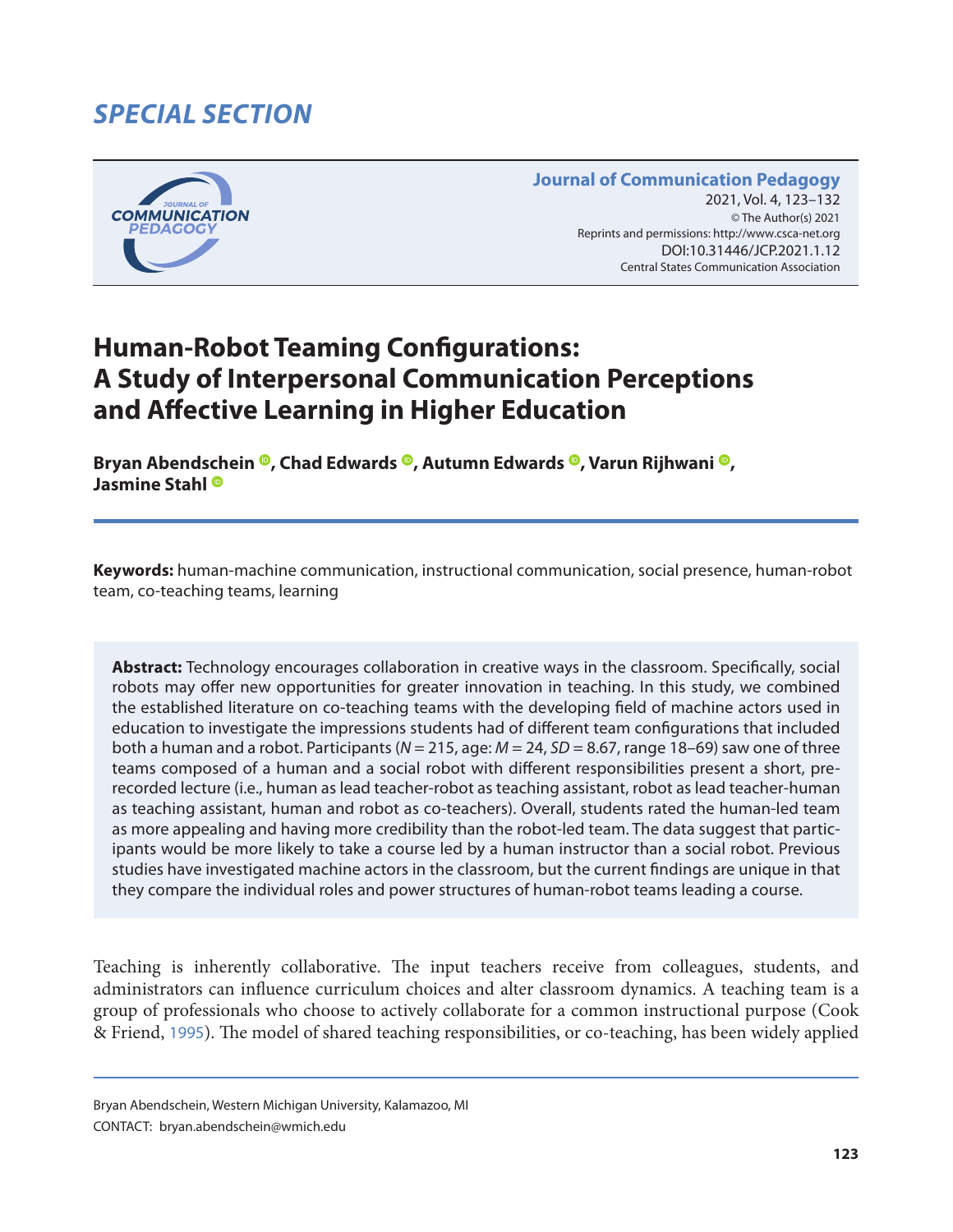in the K-12 setting, particularly related to special education (Scruggs et al., [2007](#page-9-0)). Austin ([2001](#page-6-0)) found that educators appreciated the availability of "another teacher's expertise and viewpoint" (p. 251) in a co-teaching situation. Within higher education specifically, research argues collaboration, or co-teaching, is difficult as questions surrounding power dynamics, shared responsibility, and individual expertise often emerge (Ferguson & Wilson, [2011](#page-7-0); Morelock et al., [2017](#page-8-0)). Co-teaching essentially doubles resources available to students and allows instructors to give more attention to classroom dynamics, but the paradigm is still largely centered on individual teachers. In this study, we investigate an alternative to the traditional way of thinking about expertise in the classroom. Specifically, when one member of a teaching team is a social robot there may be additional interpersonal affordances and opportunities that enhance the learning experience.

### **Robots in the Classroom**

Robots offer access to information and assistance in the classroom. A *social robot* mimics human interaction to communicate autonomously or semi-autonomously with others (Bartneck & Forlizzi, [2004](#page-6-0)). The field of robotics has grown rapidly, resulting in the emergence of robots designed for specific purposes, including teaching (Belpaeme et al., [2018](#page-6-0)). As team members, robots offer promising developments related to eldercare (Chang & Šabanović, [2015](#page-6-0)), industrial labor (Sauppé & Mutlu, [2015](#page-9-0)), and the military (Carpenter, [2016](#page-6-0)). Although the skill sets of humans and robots are often complementary, studies that compare the two groups in specific settings such as the classroom are limited (Belpaeme et al., [2018](#page-6-0)). However, robots have been used in supportive roles including tutors for language training (Alemi et al., [2014](#page-6-0); Kennedy et al., [2016](#page-8-0)), supplementing math instruction (Kennedy et al., [2015](#page-7-0)), and working with autistic children (Kim et al, [2015](#page-8-0); Szafir & Mutlu, [2012](#page-9-0)).

Social robots can also lead instruction. Compared to other technologies (e.g., web-based applications), researchers found that a social robot increased concentration levels and academic performance of users learning English (Han et al., [2008](#page-7-0)). Additionally, A. Edwards et al. ([2016](#page-6-0)) found that different types of robots leading a course generated different perceptions of credibility and assessments of learning potential among students. While there have been calls for instructional communication researchers to examine social robots in the college classroom (A. Edwards & Edwards, [2017](#page-7-0); C. Edwards et al., [2018](#page-7-0); J. Kim et al., [2020](#page-8-0)), there have not been studies examining the role of co-teaching with human and machine actors. The human-to-human interaction script research involving human-robot interaction argues that initial encounters with robots will produce decreased levels of attraction/liking and social presence, and greater uncertainty (C. Edwards et al., [2016](#page-7-0); A. Edwards et al., [2019](#page-7-0); Spence et al., [2014](#page-9-0)). As such, it is vital to understand how the presence of a person teaching with a social robot will impact interpersonal impressions and attitudes toward course content, particularly if the teaching teams involve humans and robots with different levels of positional authority.

#### **Interpersonal Impressions**

Typically, human and robot instructors are examined individually. Those isolated performances often contribute to generalized impressions about that type of instructor.

However, teaching is not always a solo endeavor. Instructors may rely on teaching assistants or form teaching teams where multiple instructors present material. In this study, we focus on teaching teams that involve a social robot as one of the members. Across three scenarios (i.e., human as lead teacherrobot as teaching assistant, robot as lead teacher-human as teaching assistant, human and robot as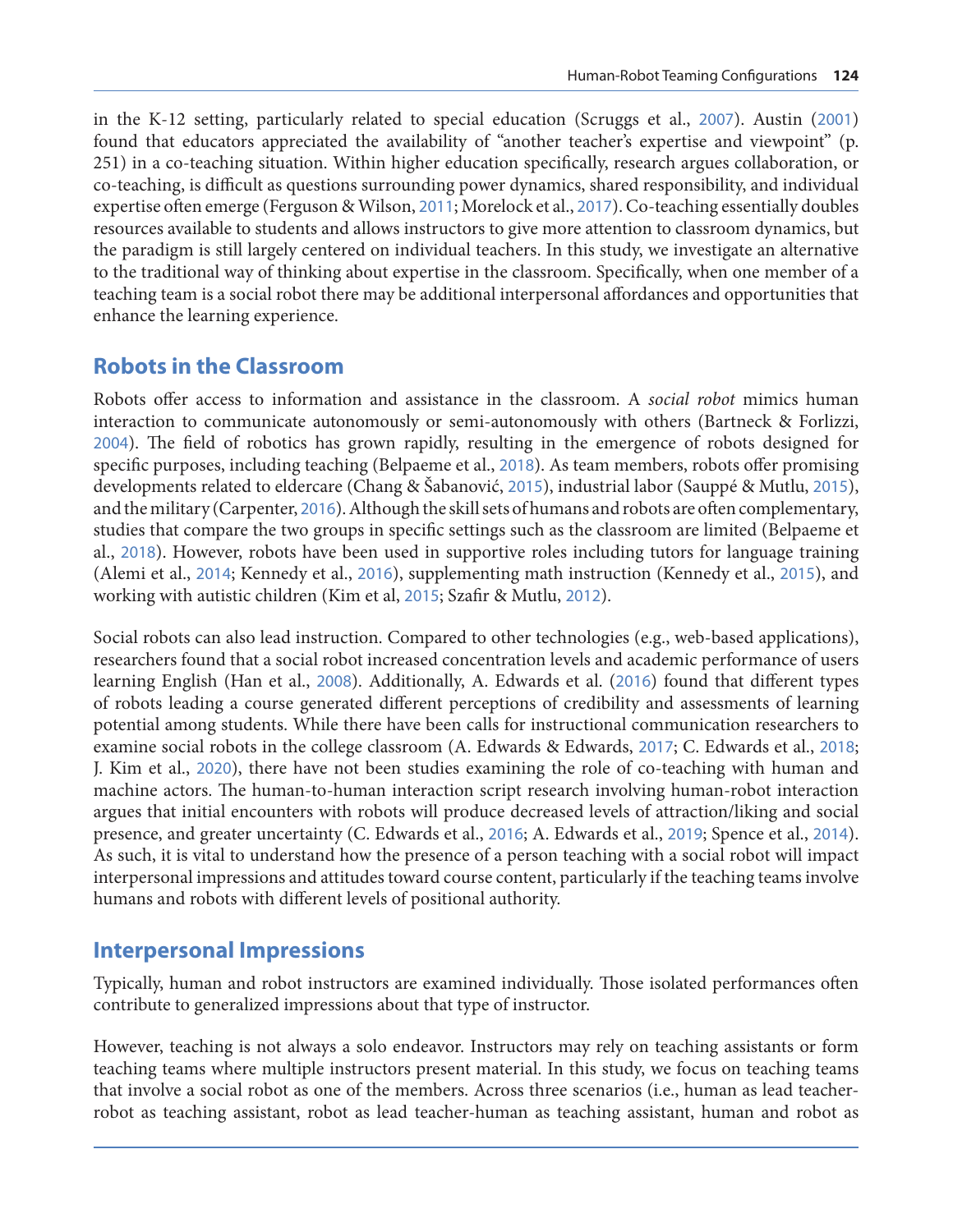co-teachers), we investigated perceptions of interpersonal impressions (i.e., credibility, interpersonal attraction, and social presence) and learning outcomes (i.e., affective learning).

**Credibility.** Perceptions of an instructor's credibility involve far-reaching implications. *Credibility* is the appraisal of a specific message or speaker (McCroskey & Young, [1981](#page-8-0)) and consists of competence, trustworthiness, and goodwill (McCroskey & Teven, [1999](#page-8-0)). Appraisals of an instructor's credibility are linked to their communication with students (Myers, [2001](#page-8-0)), impact engagement, and retention of course material (Teven & McCroskey, [1997](#page-9-0)). When the instructor is a social robot, A. Edwards et al. ([2016](#page-7-0)) found that participants rated a telepresence teacher presented as a robot (i.e., human face on a telepresence robot) as more credible than a robot that was presented as a teacher (i.e., animated face on a telepresence robot). Sometimes referred to as "trust" in human-robot interaction literature, credibility can impact a person's desire to work with the robot (You & Robert, [2018](#page-9-0)), and by extension, may influence appraisals of the whole team. What remains to be seen is how the combination of a human and robot in different roles on the same instructional team (i.e., lead instructor, teaching assistant, co-instructor) will influence appraisals of credibility from students.

**Interpersonal Attraction.** *Interpersonal attraction* involves individual, positive assessments related to three specific dimensions that people form when they interact with others (i.e., social, task, and physical not used for the current study; McCroskey & McCain, [1974](#page-8-0)). Specifically, *social attraction* is the degree to which one envisions a potential, future relationship with another person. *Task attraction* refers to the anticipated ability, or success, associated with working alongside another person. Previous research on interpersonal attraction in the classroom suggests that social and task attraction are particularly salient when working with peers or interacting with instructors (Rocca & McCroskey, [1999](#page-8-0); Tatum et al., [2017](#page-9-0)).

Students view social robots as acceptable interactants in a classroom setting (Park et al., [2011](#page-8-0)), yet that relationship seems to be unique compared to human instructors. For example, Park et al. found that students rated their robot instructors higher on interpersonal attraction when the robot offered a favorable assessment of their work, but their ratings of the human instructor did not change regardless of their feedback. Coupling these assessments to be reflective of a mixed instructional team (i.e., human and robot) is increasingly important as human-robot collaborations increase outside the classroom (Hinds et al., [2004](#page-7-0)). However, there are few studies that examine attraction when a person and social robot are working together within the classroom.

**Social presence.** In this study, we define *social presence* as the perceived connection to a particular person in a mediated interaction (Short et al., [1976](#page-9-0)). Social presence has received a great deal of attention in the literature specifically related to online instruction (e.g., Dunlap & Lowenthal, [2014](#page-7-0); Garrison et al., [1999](#page-7-0)). For example, Richardson et al. ([2017](#page-8-0)) conducted a meta-analysis and found that across 3 decades of studies there was a positive correlation between social presence, or sense of connection, and how students rated the quality of the course. Research involving social presence related to technology suggests that people consider both the interaction they have with the machine (Goble & Edwards, [2018](#page-7-0); Lee et al., [2006](#page-8-0)), as well as the medium, or the machine itself (Lombard & Ditton, [1997](#page-8-0); Xu & Lombard, [2017](#page-9-0)), when forming impressions. As people develop relationships with machine actors, understanding social presence will help address the potential unpleasantness and uncertainty related to increased interaction (A. Edwards et al., [2017](#page-7-0); C. Edwards et al., [2016](#page-7-0); Spence et al., [2014](#page-9-0)).

Inviting social robots into the classroom may include notable challenges as well as creative affordances. For example, Gleason and Greenhow ([2017](#page-7-0)) found that robot-mediated communication (RMC) actually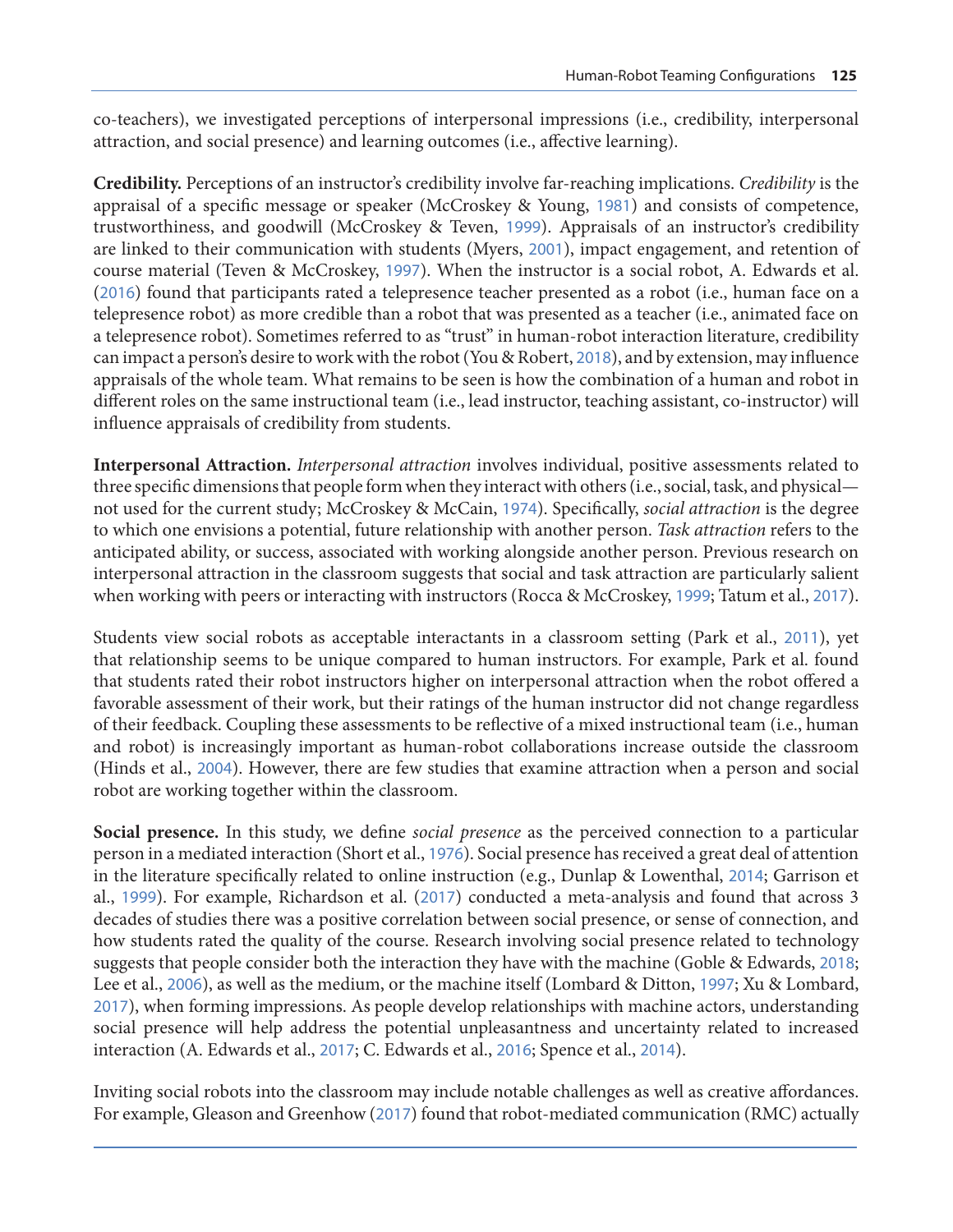enhanced social presence for students by linking those in the online section and those in the face-to-face section of the same course by providing a conduit for interaction. In a co-teaching situation, however, the literature is not clear on how students will rate their interpersonal impressions of a teaching team that involves a human as well as a social robot occupying different positions.

**RQ1:** Does the configuration of roles in a human-robot instructional team influence interpersonal perceptions including credibility, interpersonal attraction, and social presence?

# **Affective Learning**

In addition to interpersonal impressions of the instructor(s), student assessments of the subject and content are relevant to understanding effective teaching strategies. *Affective learning* refers to the "positive attitudes toward the content or subject matter" that students form about a given course or experience (Kearney, [1994](#page-7-0), p. 81). More broadly, affective learning has been linked with cognitive learning (Rodriguez et al., [1996](#page-8-0)), motivation to learn (Frymier & Houser, [2000](#page-7-0)), higher teaching evaluations (Teven & McCroskey, [1997](#page-9-0)), and instructor impressions (Myers, [2002](#page-8-0)). In relation to robotics, A. Edwards et al. ([2016](#page-7-0)) found that when social robots were used in the classroom as instructors, they influenced assessments of affective learning. In that study, however, the researchers focused on a single instructor model and not a co-teaching setup. So, it remains unclear how the configuration of roles will impact student appraisals of affective learning.

**RQ2:** Does the configuration of roles in a human-robot instructional team influence perceptions of affective learning?

# **Method**

#### **Participants**

The sample was composed of 215 undergraduates (age:  $M = 24$ ,  $SD = 8.67$ , range 18–69) at a large Midwestern research university. Participants included 134 women (62.32%), 77 men (35.81%), one listed as non-binary (0.4%), and two who did not indicate gender (.9%). Most participants self-identified as White/Caucasian (76.7%, *n* = 165).

### **Procedures**

Following IRB approval and informed consent, participants were randomly assigned to view one of the three conditions: (1) human-led class  $(n = 71)$  with social robot TA, (2) robot-led class  $(n = 73)$  with human TA, and (3) co-teachers (*n* = 69) between human and social robot. Participants were instructed to watch a small video lecture on the definition of communication. Each video was about 3 minutes long. The lecture slides appeared on the screen with a picture of each member of the instructional team (larger pictures for instructors and smaller pictures for teaching assistants) and their position (i.e., instructor, teaching assistant, co-instructor) at the beginning of the lecture. During the human-led and the robot-led conditions, the lead instructor spoke for over 90% of the video. For the co-instructor teaching condition, the human and the social robot were introduced on the screen together and spoke for equal time. After participants watched the video lecture, they completed the measures regarding their impressions of the teaching team, received research credit, were debriefed, and thanked.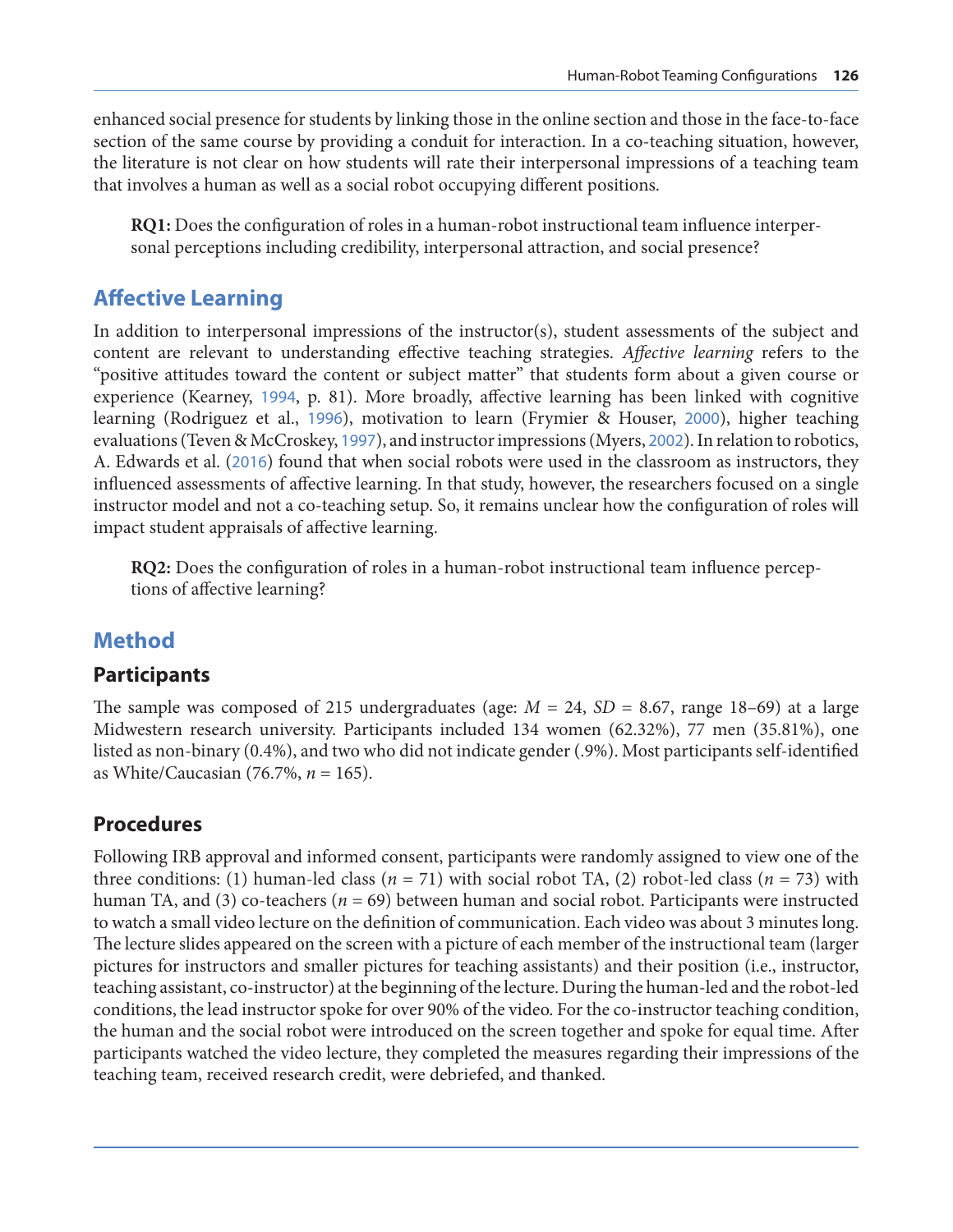#### **Instruments**

Participants responded to four measures, a demographic section, an open-ended question, and a series of quantitative measures not analyzed for the current study. Across measures, participants were asked to rate the instructional team as a whole. We used an 18-item measure of Source Credibility (McCroskey & Teven, [1999](#page-8-0)) to evaluate perceptions of credibility across three dimensions: competence (six items; e.g., "intelligent/unintelligent"), trustworthiness (six items; e.g., "trustworthy/untrustworthy"), and goodwill (six items; e.g., "cares about me/doesn't care about me") on a series of 7-point semantic differential scales. Westerman et al. ([2014](#page-9-0)) argued that the measure can be treated as a second-order unidimensional scale for overall credibility. Our own analysis found the same second-order unidimensional scale to be reliable and appropriate (overall credibility = .93, *Scale Item M* = 5.13, *Scale Item SD* = .96).

To measure task and social attraction, we modified McCroskey and McCain's ([1974](#page-8-0)) scale. Participants reported their answers across eight (four: social and four: task) Likert-type scale items ranging from 1 ("strongly disagree") to 5 ("strongly agree"). The measure for social attraction had a reliability coefficient of .81 (*Item M* = 2.91, *Item SD* = .87), and the measure for task attraction had a reliability coefficient of .72 (*Item M* = 3.91, *Item SD* = .62).

Social presence was measured with five items adapted from an established instrument (Walther & Bazarova, [2008](#page-9-0)). Each social presence item (e.g., close/distant) was assessed on a 7-point semantic differential. This measure had a reliability of .91 (*Item M* = 3.72, *Item SD* = 1.54).

Affective learning was assessed using an 8-item instrument measuring a person's affect for a subject and content (McCroskey, [1994](#page-8-0)) along a series of 7-point semantic differential scales (e.g., "I feel that the content in this lesson is: valuable/worthless"). For the current study, we obtained a reliability coefficient of .91 (*Item M* = 5.06; *Item SD* = 1.24).

# **Results**

To address the research questions, a one-way K-group multivariate analysis of variance (MANOVA) was conducted to determine the effects of the type of instructor configuration (human-led, social robot-led, and co-teachers) on the dependent variables of the credibility (i.e., competence, trustworthiness, and goodwill), social attraction, task attraction, social presence, and affective learning. Correlations among the dependent variables ranged from .35 to .77 ( $p < .001$ ). Results of the omnibus MANOVA show a significant main effect of team configuration, Wilk's Lambda = .83,  $F(10, 412) = 4.14$ ,  $p < .001$ ,  $\eta^2 = .09$ . As a follow-up to the MANOVA, we used a series of univariate analysis of variance (ANOVAs) to test the influence of team configuration on each dependent variable. To help control for Type 1 error, we utilized the Bonferroni method (.05/5) and each of these ANOVAs was tested at the .01 level. ANOVAs were statistically significant for the dependent variables of: credibility  $[F(2, 210) = 14.64, p < .001, \eta^2 = .12]$ , social attraction  $[F(2, 210) = 13.92, p < .001, \eta^2 = .12]$ , social presence  $[F(2, 210) = 5.09, p = .007, \eta^2 = .007]$ .05], and affective learning  $[F(2, 210) = 8.37, p < .001, \eta^2 = .07]$ . An ANOVA was marginally significant for task attraction  $[F (2, 210) = 3.95, p = .02, \eta^2 = .04]$ . Post hoc tests showed there was a significant difference between the human-led and robot-led teacher conditions for all dependent variables; the human-led teacher was perceived as higher in credibility, social and task attraction, social presence, and affective learning. See Table 1 for means, standard deviations, and other significant post hoc differences.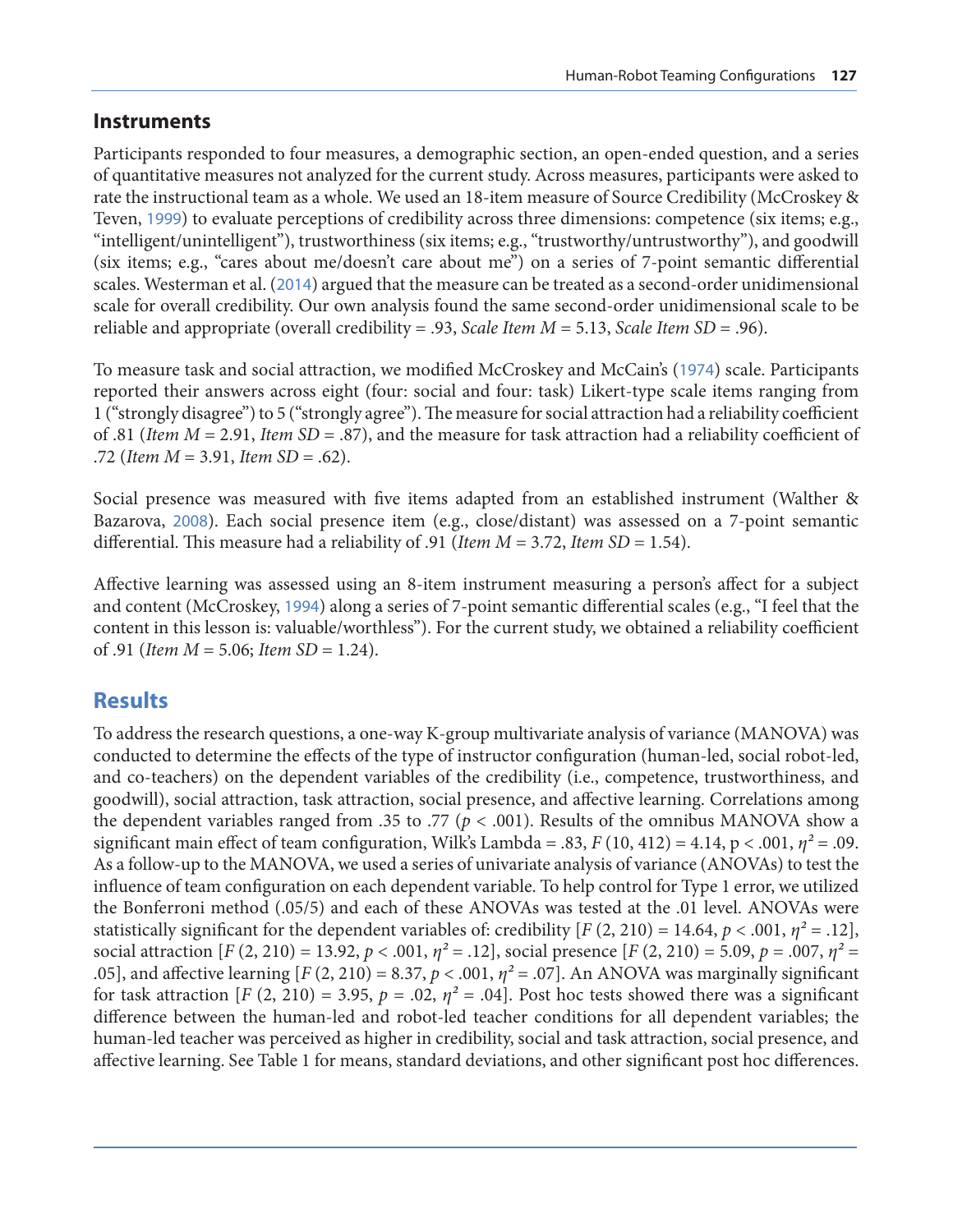| <b>TABLE 1</b><br>Item Means and Item Standard Deviations for the Four Conditions on the Dependent Variables |                   |        |                    |        |                       |        |
|--------------------------------------------------------------------------------------------------------------|-------------------|--------|--------------------|--------|-----------------------|--------|
|                                                                                                              | Human-Led         |        | <b>Robot-Led</b>   |        | <b>Co-Instructors</b> |        |
| <b>Variable</b>                                                                                              | M                 | (SD)   | М                  | (SD)   | M                     | (SD)   |
| Competence                                                                                                   | 5.95 <sub>a</sub> | (.94)  | $5.47_{\text{bc}}$ | (.91)  | 5.75 <sub>ac</sub>    | (.90)  |
| <b>Trustworthiness</b>                                                                                       | $5.49_a$          | (1.01) | $4.76_{\rm bc}$    | (1.05) | $5.12_{ac}$           | (1.01) |
| Goodwill                                                                                                     | $5.08_a$          | (1.05) | 3.86 <sub>h</sub>  | (1.29) | $4.70_a$              | (1.11) |
| Social Attraction                                                                                            | 3.30 <sub>a</sub> | (.72)  | 2.58 <sub>b</sub>  | (.95)  | 2.87 <sub>h</sub>     | (.77)  |
| <b>Task Attraction</b>                                                                                       | $4.00_a$          | (.54)  | 3.75 <sub>bc</sub> | (.65)  | 3.99 <sub>ac</sub>    | (.64)  |
| Social Presence                                                                                              | 4.08 <sub>a</sub> | (1.51) | 3.29 <sub>bc</sub> | (1.51) | 3.79 <sub>ac</sub>    | (1.50) |
| Affective Learning                                                                                           | 5.40 <sub>a</sub> | (1.18) | 4.60 <sub>b</sub>  | (1.15) | 5.15 <sub>a</sub>     | (1.28) |

*Note*. Means in a row with differing subscripts are significantly different at  $p < .05$  in the Tukey HSD.

#### **Discussion**

In this study, we investigated the difference in interpersonal impressions (credibility, social/task attraction, social presence) and affective learning between a class led by a human teacher, a class led by a robot teacher, and a class that was co-taught by a human and robot. The experiment demonstrated a significant difference between the human- and the robot-led scenarios across most of the variables with the human-led teacher being perceived as higher in credibility, social and task attraction, social presence, and affective learning. Overall, our findings suggest that participants found the human-led team to be more credible and more appealing than the robot-led instructional team.

The results from this study support and extend research on social robots in education. Technology remains a staple in the modern classroom, but our findings suggest that the type and use of that technology is still important to students. While not a complete test of the human-to-human interaction script research (A. Edwards et al., [2019](#page-7-0)), the current study demonstrated a preference for the person over the social robot, similar to other studies (A. Edwards et al., [2016](#page-7-0); C. Edwards et al., [2016](#page-7-0); Spence et al., [2014](#page-9-0)). Furthermore, the current study shows that students may feel more comfortable with a person leading a class in which there is a social robot serving in the TA role. A key takeaway from the current study is that the status of the social robot in the classroom influences assessments of interpersonal impressions. In other words, it is not the involvement of a social robot in the classroom, but the absence of a human teacher at the helm.

The current study suggests that interpersonal impressions may also look different in an environment that prioritizes interaction and connection, such as a classroom. Although learning can occur across modalities, the process of teaching often involves a relationship, and the data seem to suggest this is a priority for students when judging the potential effectiveness of an instructional team. By altering the robot's standing in the team (i.e., lead teacher, teaching assistant, co-teacher), we were able to test the difference in credibility appraisals based on the role the robot enacted. Participants rated the robotled team as the least credible, the least liked, and the least likely to teach a class they would choose to take. It could be that hearing information from a social robot in an environment that prioritizes an interpersonal connection may introduce what Sundar ([2008](#page-9-0)) calls, "a confusing multiplicity of sources" that can contribute to perceptions of the message (p. 73), as well as the learning environment itself.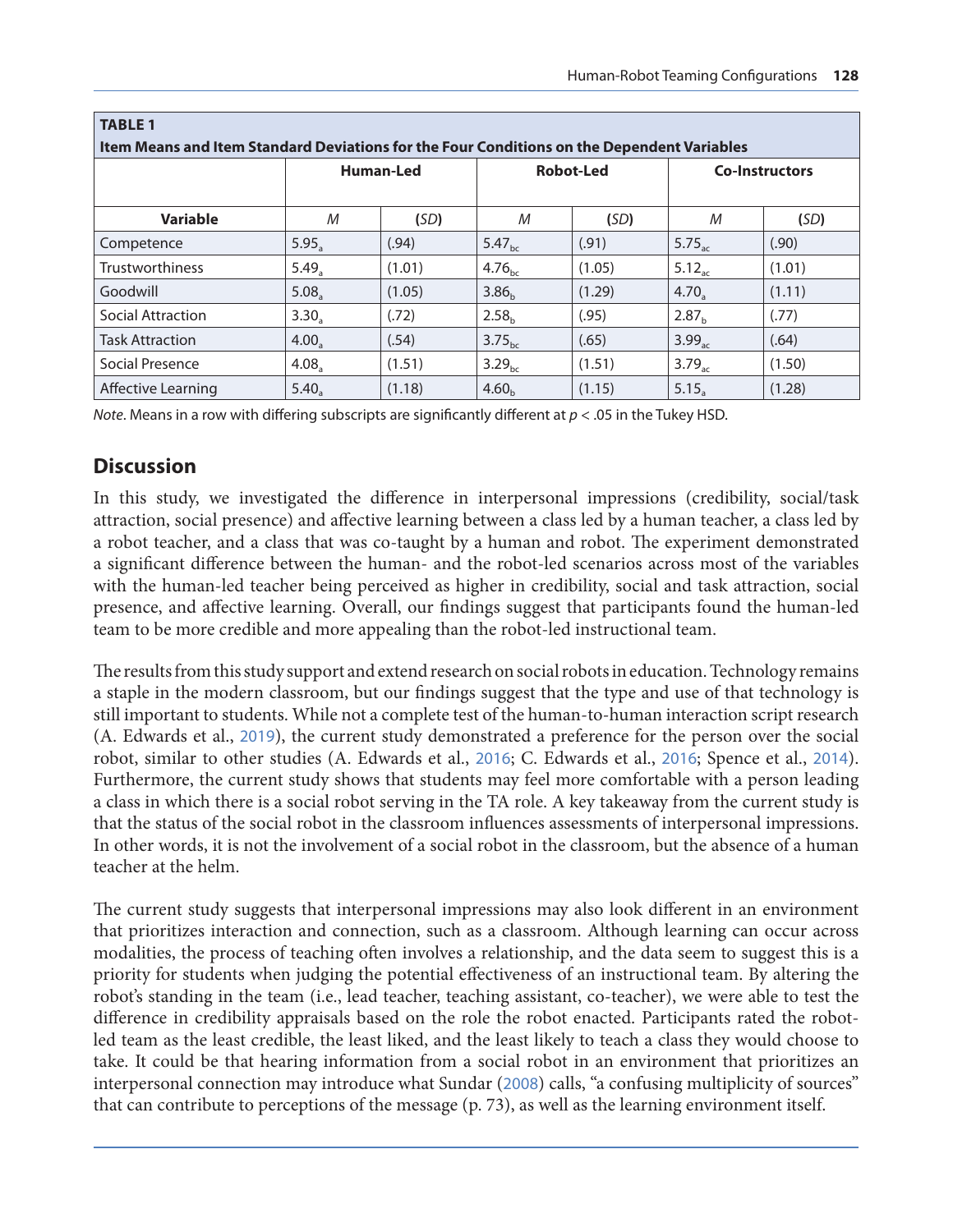<span id="page-6-0"></span>Our three-group study design was ideal for this exploratory study on perceptions of co-teaching teams involving social robots. Due to COVID-19 and the lack of ability to have in-person studies, we asked participants to view a short PowerPoint presentation with human and robot voice-overs. Although members of the teaching team introduced themselves and noted that they were available to students, participants did not have a chance to interact with anyone on the team. By removing the element of interaction from the scenario we may have limited people's ability to accurately translate this experience to a real classroom setting. Future research in this area could invite participants to an in-person course, or hold a synchronous, online option where students could see and potentially interact with the instructional team (see A. Edwards et al., [2016](#page-7-0)). A live version of this study may also influence interpersonal perceptions and show an even greater difference between the human and robot instructors.

#### **Conclusion**

In this study, we examined the differences in interpersonal impressions and affective learning between different teaching teams. Participants rated the robot-led team significantly lower on credibility, social/ task attraction, and social presence when compared to the human-led team. Further, the students didn't feel as though they would learn as much, or be as likely to take a course from, the robot instructor. Findings suggest that it was not the practice of team-based teaching that soured students' feelings toward the class, but who was leading the course. The next steps in this line of research involve in-person testing with students as well as faculty. A study that focused on faculty participants co-teaching with social robots may reveal that the dynamic between instructors is more important than whether the lead teacher is a robot or human. Overall, the current study suggests that more research is needed to better understand the complicated dynamic within human-robot teams.

#### **References**

- Alemi, M., Meghdari, A., & Ghazisaedy, M. (2014). Employing humanoid robots for teaching English language in Iranian junior high schools. *International Journal of Humanoid Robotics*, *11*(03), 1450022–1450025. <https://doi.org/10.1142/s0219843614500224>
- Austin, V. L. (2001). Teachers' beliefs about co-teaching. *Remedial and Special Education*, *22*(4), 245– 255. <https://doi.org/10.1177/074193250102200408>
- Bartneck, C., & Forlizzi, J. (2004). A design-centred framework for social human-robot interaction. *RO-MAN 2004. 13th IEEE International Workshop on Robot and Human Interactive Communication (IEEE Catalog No.04TH8759)*, 591–594. <https://doi.org/10.1109/roman.2004.1374827>
- Belpaeme, T., Vogt, P., van den Berghe, R., Bergmann, K., Göksun, T., de Haas, M., Kanero, J., Kennedy, J., Küntay, A. C., Oudgenoeg-Paz, O., Papadopoulos, F., Schodde, T., Verhagen, J., Wallbridge, C. D., Willemsen, B., de Wit, J., Geçkin, V., Hoffmann, L., Kopp, S., . . . Pandey, A. K. (2018). Guidelines for designing social robots as second language tutors. *International Journal of Social Robotics*, *10*(3), 325–341. <https://doi.org/10.1007/s12369-018-0467-6>
- Carpenter, J. (2016). *Culture and human-robot interaction in militarized spaces: A war story (Emerging technologies, ethics and international affairs)*. Routledge.
- Chang, W.-L., & Šabanović, S. (2015). Interaction expands function: Social shaping of the therapeutic robot PARO in a nursing home. *Proceedings of the Tenth Annual ACM/IEEE International Conference on Human-Robot Interaction—HRI '15*, 343–350. <https://doi.org/10.1145/2696454.2696472>
- Cook, L., & Friend, M. (1995). Co-teaching: Guidelines for creating effective practices. *Focus on exceptional children*, *28(3)*, 1–16. <https://doi.org/10.17161/fec.v28i3.6852>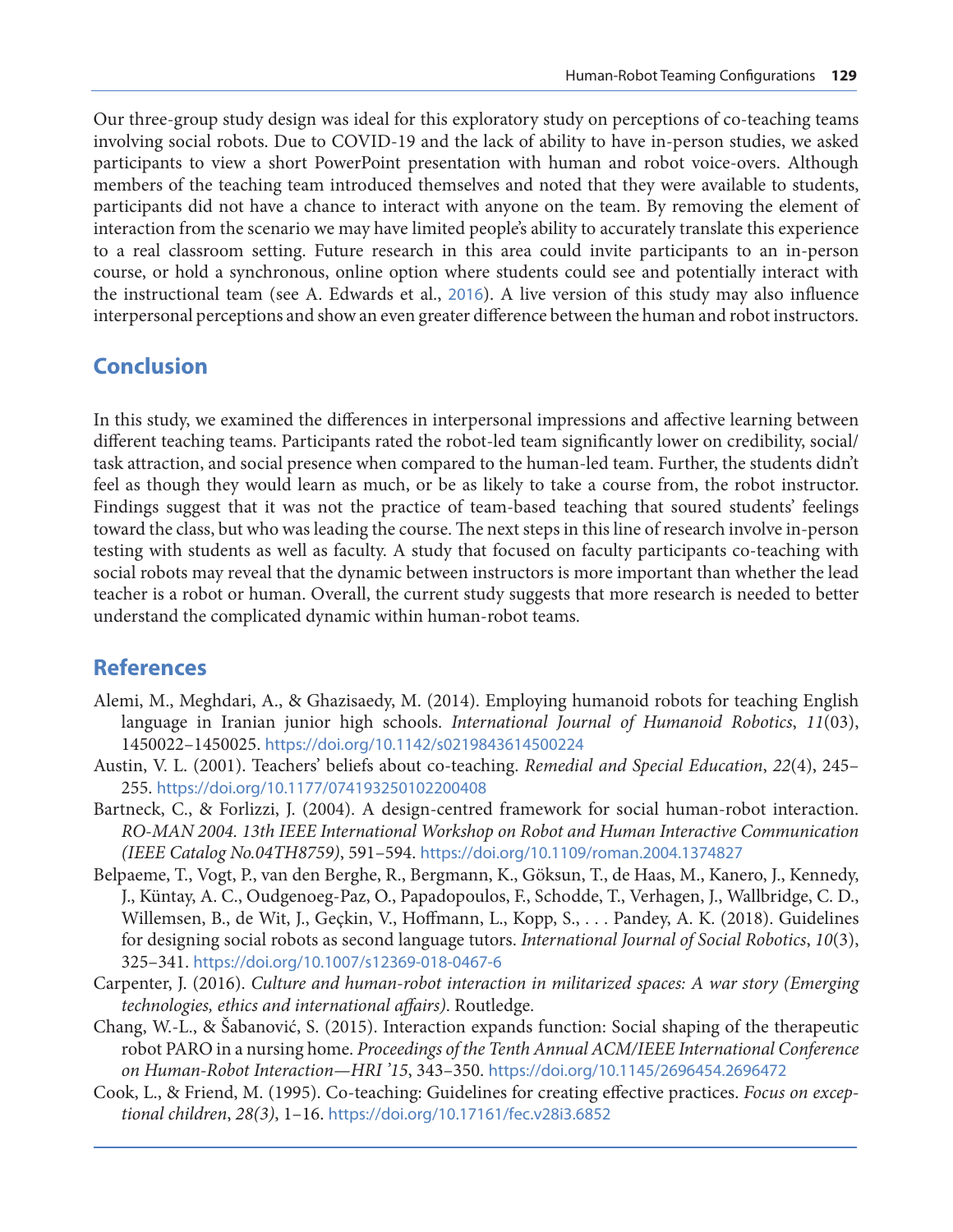- <span id="page-7-0"></span>Dunlap, J. C., & Lowenthal, P. R. (2014). The power of presence: Our quest for the right mix of social presence in online courses. In *Real life distance education: Case studies in practice* (pp. 41–66). Information Age Publishing.
- Edwards, A., & Edwards, C. (2017). The machines are coming: Future directions in instructional communication research. *Communication Education*, *66*(4), 487–488. [https://doi.org/10.1080/03634523.](https://doi.org/10.1080/03634523.2017.1349915) [2017.1349915](https://doi.org/10.1080/03634523.2017.1349915)
- Edwards, A., Edwards, C., Spence, P. R., Harris, C., & Gambino, A. (2016). Robots in the classroom: Differences in students' perceptions of credibility and learning between "teacher as robot" and "robot as teacher." *Computers in Human Behavior*, *65*, 627–634. <https://doi.org/10.1016/j.chb.2016.06.005>
- Edwards, A., Omilion-Hodges, L., & Edwards, C. (2017). How do patients in a medical interview perceive a robot versus human physician? *Proceedings of the Companion of the 2017 ACM/IEEE International Conference on Human-Robot Interaction*, 109–110. <https://doi.org/10.1145/3029798.3038308>
- Edwards, A., Edwards, C., Westerman, D., & Spence, P. R. (2019). Initial expectations, interactions, and beyond with social robots. *Computers in Human Behavior, 90,* 308–314. [https://doi.org/10.1016/j.](https://doi.org/10.1016/j.chb.2018.08.042) [chb.2018.08.042](https://doi.org/10.1016/j.chb.2018.08.042)
- Edwards, C., Edwards, A., Spence, P. R., & Lin, X. (2018). I, teacher: Using artificial intelligence (AI) and social robots in communication and instruction. *Communication Education*, *67*(4), 473–480. [https://](https://doi.org/10.1080/03634523.2018.1502459) [doi.org/10.1080/03634523.2018.1502459](https://doi.org/10.1080/03634523.2018.1502459)
- Edwards, C., Edwards, A., Spence, P. R., & Westerman, D. (2016). Initial interaction expectations with robots: Testing the human-to-human interaction script. *Communication Studies, 67*(2), 227–238. <https://doi.org/10.1080/10510974.2015.1121899>
- Ferguson, J., & Wilson, J. C. (2011). The co-teaching professorship: Power and expertise in the co-taught higher education classroom. *Scholar-Practitioner Quarterly*, *5*(1), 52–68. ERIC Number: EJ942564.
- Frymier, A. B., & Houser, M. L. (2000). The teacher‐student relationship as an interpersonal relationship. *Communication Education*, *49*(3), 207–219. <https://doi.org/10.1080/03634520009379209>
- Garrison, D. R., Anderson, T., & Archer, W. (1999). Critical inquiry in a text-based environment: Computer conferencing in higher education. *The Internet and Higher Education*, *2*(2–3), 87–105. [https://](https://doi.org/10.1016/s1096-7516(00)00016-6) [doi.org/10.1016/s1096-7516\(00\)00016-6](https://doi.org/10.1016/s1096-7516(00)00016-6)
- Gleason, B. W., & Greenhow, C. (2017). Hybrid education: The potential of teaching and learning with robot-mediated communication. *Online Learning Journal*, *21*(4), 207–219. [https://doi.org/10.24059/](https://doi.org/10.24059/olj.v21i4.1276) [olj.v21i4.1276](https://doi.org/10.24059/olj.v21i4.1276)
- Goble, H., & Edwards, C. (2018). A robot that communicates with vocal fillers has . . . Uhhh . . . greater social presence. *Communication Research Reports*, *35*(3), 256–260. [https://doi.org/10.1080/08824096](https://doi.org/10.1080/08824096.2018.1447454) [.2018.1447454](https://doi.org/10.1080/08824096.2018.1447454)
- Han, J., Jo, M., Jones, V., & Jo, J. H. (2008). Comparative study on the educational use of home robots for children. *Journal of Information Processing Systems*, *4*(4), 159–168. [https://doi.org/10.3745/](https://doi.org/10.3745/jips.2008.4.4.159) [jips.2008.4.4.159](https://doi.org/10.3745/jips.2008.4.4.159)
- Hinds, P., Roberts, T., & Jones, H. (2004). Whose job is it anyway? A study of human-robot interaction in a collaborative task. *Human-Computer Interaction*, *19*(1), 151–181. [https://doi.org/10.1080/07370](https://doi.org/10.1080/07370024.2004.9667343) [024.2004.9667343](https://doi.org/10.1080/07370024.2004.9667343)
- Kearney, P. (1994). Affective learning. In R. B. Rubin, P. Palmgreen, & H. E. Sypher (Eds.), *Communication research measures: A sourcebook* (pp. 81–85). Routledge.
- Kennedy, J., Baxter, P., Senft, E., & Belpaeme, T. (2015, October). Higher nonverbal immediacy leads to greater learning gains in child-robot tutoring interactions. In A. Tapus, E. André, J. C. Martin, F. Ferland, & M. Ammi (Eds.), *Social Robotics* (pp. 327–336). Springer International Publishing. [https://](https://doi.org/10.1007/978-3-319-25554-5_33) [doi.org/10.1007/978-3-319-25554-5\\_33](https://doi.org/10.1007/978-3-319-25554-5_33)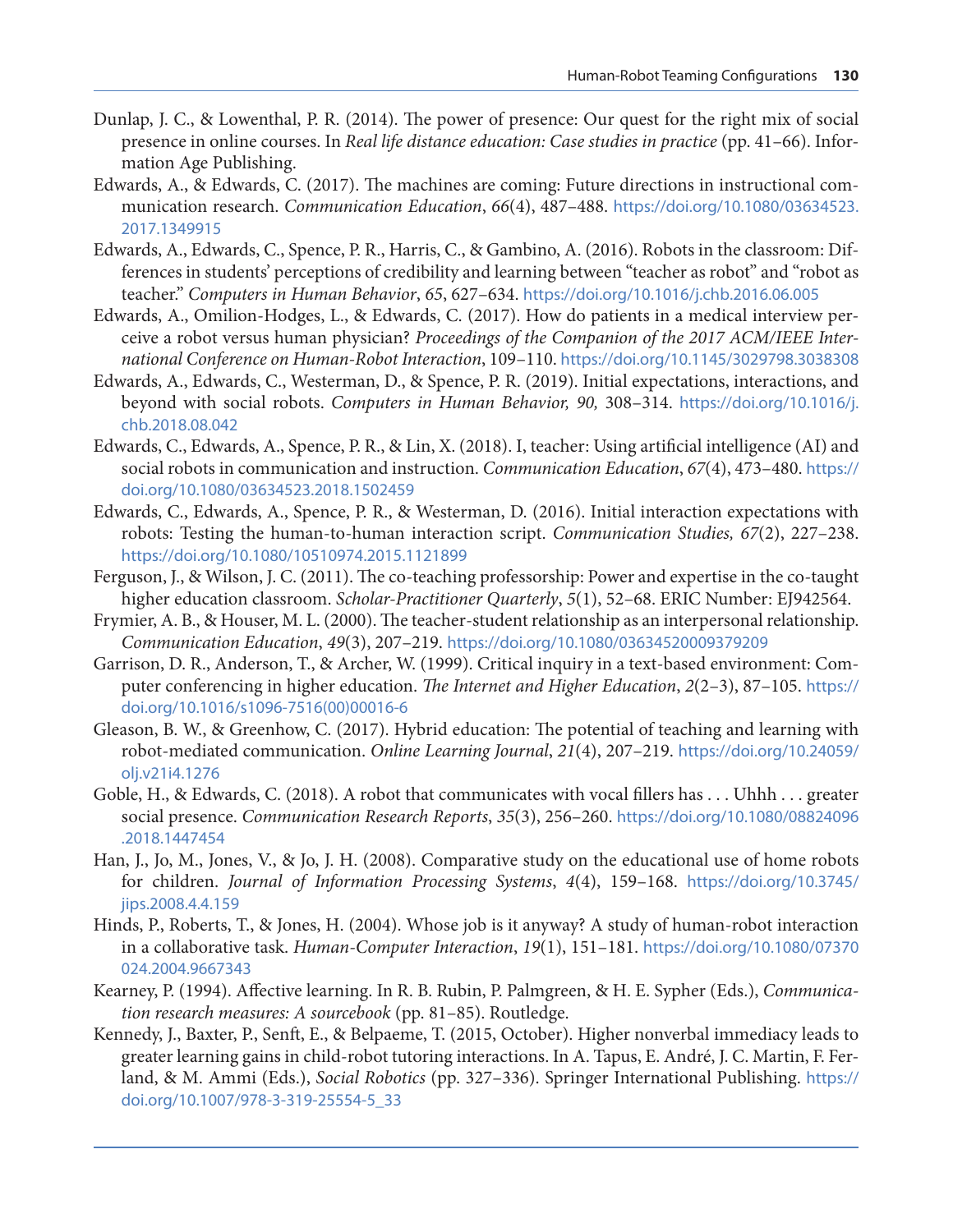- <span id="page-8-0"></span>Kennedy, J., Baxter, P., Senft, E., & Belpaeme, T. (2016, March). Social robot tutoring for child second language learning. *2016 11th ACM/IEEE International Conference on Human-Robot Interaction (HRI)*, 231–238. <https://doi.org/10.1109/hri.2016.7451757>
- Kim, E. S., Berkovits, L. D., Bernier, E. P., Leyzberg, D., Shic, F., Paul, R., & Scassellati, B. (2013). Social robots as embedded reinforcers of social behavior in children with autism. *Journal of Autism and Developmental Disorders*, *43*(5), 1038–1049. <https://doi.org/10.1007/s10803-012-1645-2>
- Kim, J., Merrill Jr., K., Xu, K., & Sellnow, D. D. (2020). My teacher as a machine: Understanding students' perceptions of AI teaching assistants in online education. *International Journal of Human–Computer Interaction*, 1902–1911. <https://doi.org/10.1080/10447318.2020.1801227>
- Lee, K. M., Jung, Y., Kim, J., & Kim, S. R. (2006). Are physically embodied social agents better than disembodied social agents?: The effects of physical embodiment, tactile interaction, and people's loneliness in human–robot interaction. *International Journal of Human-Computer Studies*, *64*(10), 962–973. <https://doi.org/10.1016/j.ijhcs.2006.05.002>
- Lombard, M., & Ditton, T. B. (1997). At the heart of it all: The concept of presence. *Journal of Computer-Mediated Communication*, *3*(2). <https://doi.org/10.1111/j.1083-6101.1997.tb00072.x>
- McCroskey, J. C. (1994). Assessment of affect toward communication and affect toward instruction in communication. In S. Morreale & M. Brooks (Eds.), *SCA Summer Conference Proceedings and Prepared Remarks: Assessing College Student Competence in Speech Communication*. VA: Speech Communication Association.
- McCroskey, J. C., & McCain, T. A. (1974). The measurement of interpersonal attraction. *Speech Monographs*, *41*(3), 261–266. <https://doi.org/10.1080/03637757409375845>
- McCroskey, J. C., & Teven, J. J. (1999). Goodwill: A reexamination of the construct and its measurement. *Communication Monographs*, *66*(1), 90–103. <https://doi.org/10.1080/03637759909376464>
- McCroskey, J. C., & Young, T. J. (1981). Ethos and credibility: The construct and its measurement after three decades. *Central States Speech Journal*, *32*(1), 24–34. <https://doi.org/10.1080/10510978109368075>
- Morelock, J. R., Lester, M. M. G., Klopfer, M. D., Jardon, A. M., Mullins, R. D., Nicholas, E. L., & Alfaydi, A. S. (2017). Power, perceptions, and relationships: A model of co-teaching in higher education. *College Teaching*, *65*(4), 182–191. <https://doi.org/10.1080/87567555.2017.1336610>
- Myers, S. A. (2001). Perceived instructor credibility and verbal aggressiveness in the college classroom. *Communication Research Reports*, *18*(4), 354–364. <https://doi.org/10.1080/08824090109384816>
- Myers, S. A. (2002). Perceived aggressive instructor communication and student state motivation, learning, and satisfaction. *Communication Reports*, *15*(2), 113–121. [https://doi.org/10.1080/](https://doi.org/10.1080/08934210209367758) [08934210209367758](https://doi.org/10.1080/08934210209367758)
- Park, E., Kim, K. J., & del Pobil, A. P. (2011). The effects of a robot instructor's positive vs. negative feedbacks on attraction and acceptance towards the robot in classroom. In B. Mutlu, C. Bartneck, J. Ham, V. Evers, & T. Kanda (Eds.), *Social Robotics* (pp. 135–141). Springer Berlin Heidelberg. [https://doi.](https://doi.org/10.1007/978-3-642-25504-5_14) [org/10.1007/978-3-642-25504-5\\_14](https://doi.org/10.1007/978-3-642-25504-5_14)
- Richardson, J. C., Maeda, Y., Lv, J., & Caskurlu, S. (2017). Social presence in relation to students' satisfaction and learning in the online environment: A meta-analysis. *Computers in Human Behavior*, *71*, 402–417. <https://doi.org/10.1016/j.chb.2017.02.001>
- Rocca, K. A., & McCroskey, J. C. (1999). The interrelationship of student ratings of instructors' immediacy, verbal aggressiveness, homophily, and interpersonal attraction. *Communication Education*, *48*(4), 308–316. <https://doi.org/10.1080/03634529909379181>
- Rodríguez, J. I., Plax, T. G., & Kearney, P. (1996). Clarifying the relationship between teacher nonverbal immediacy and student cognitive learning: Affective learning as the central causal mediator. *Communication Education*, *45*(4), 293–305. <https://doi.org/10.1080/03634529609379059>